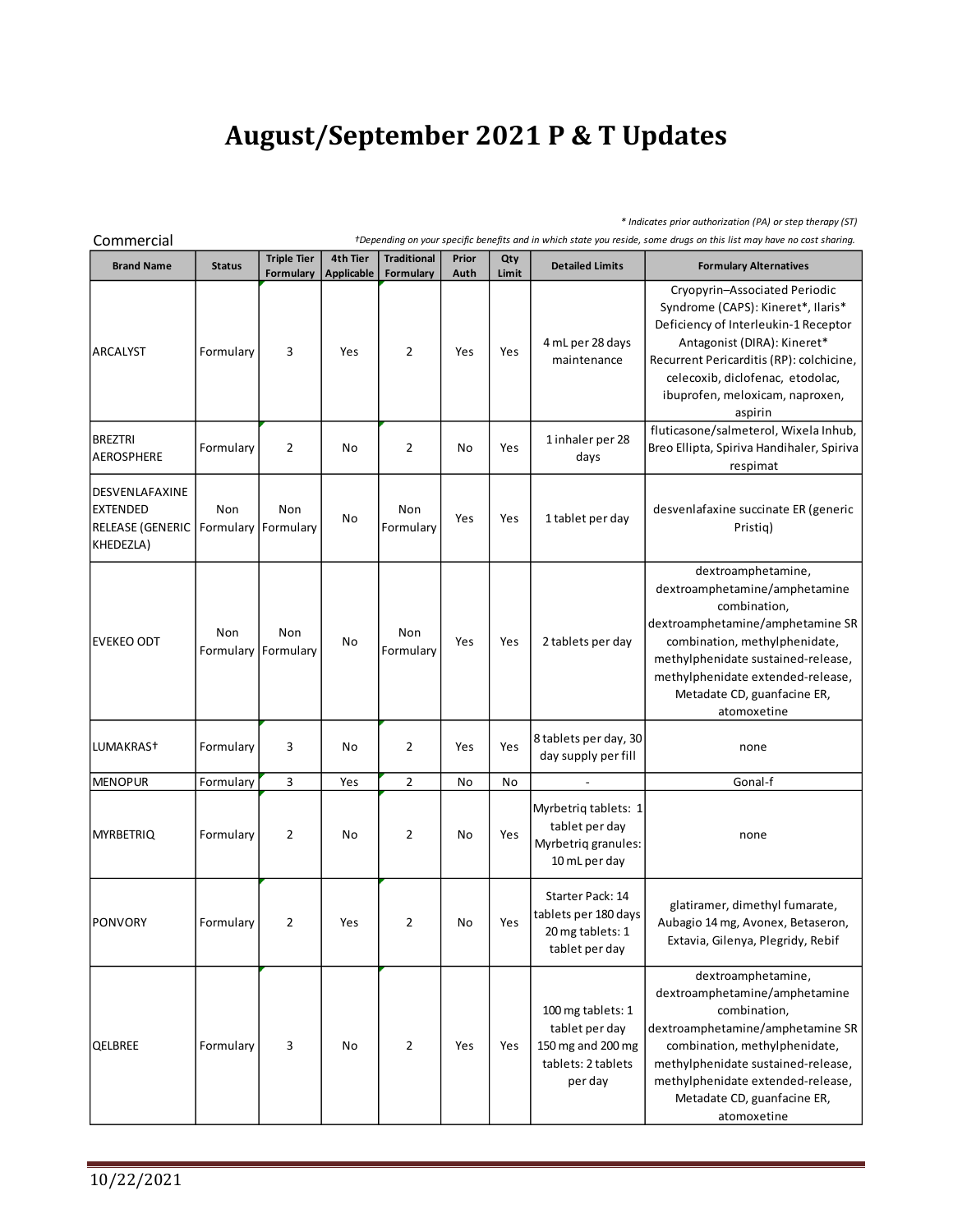*\* Indicates prior authorization (PA) or step therapy (ST)*

| " indicates prior duthorization (PA) or step therapy (ST)<br>Commercial (cont.)<br>+Depending on your specific benefits and in which state you reside, some drugs on this list may have no cost sharing. |                            |                                 |                        |                                 |               |              |                                                                                                                                                                                                      |                                                                          |  |  |
|----------------------------------------------------------------------------------------------------------------------------------------------------------------------------------------------------------|----------------------------|---------------------------------|------------------------|---------------------------------|---------------|--------------|------------------------------------------------------------------------------------------------------------------------------------------------------------------------------------------------------|--------------------------------------------------------------------------|--|--|
| <b>Brand Name</b>                                                                                                                                                                                        | <b>Status</b>              | <b>Triple Tier</b><br>Formulary | 4th Tier<br>Applicable | <b>Traditional</b><br>Formulary | Prior<br>Auth | Qty<br>Limit | <b>Detailed Limits</b>                                                                                                                                                                               | <b>Formulary Alternatives</b>                                            |  |  |
| <b>ROSZET</b>                                                                                                                                                                                            | Non<br>Formulary Formulary | <b>Non</b>                      | No                     | Non<br>Formulary                | Yes           | Yes          | 1 tablet per day                                                                                                                                                                                     | atorvastatin, rosuvastatin, simvastatin,<br>ezetimibe, Repatha, Praluent |  |  |
| TRUSELTIQ <sup>+</sup>                                                                                                                                                                                   | Formulary                  | 3                               | No                     | $\overline{2}$                  | Yes           | Yes          | 50 mg daily dose: 42<br>capsules per 28 days<br>75 mg daily dose: 63<br>capsules per 28 days<br>100 mg daily dose:<br>21 capsules per 28<br>days<br>125 mg daily dose:<br>42 capsules per 28<br>days | Pemazyre*                                                                |  |  |
| <b>ZEGALOGUE</b>                                                                                                                                                                                         | Formulary                  | 3                               | No                     | $\overline{2}$                  | Yes           | Yes          | 1.2 mL per fill                                                                                                                                                                                      | glucagon emergency kit, Gvoke,<br>Bagsimi                                |  |  |
| <b>ZEPOSIA</b>                                                                                                                                                                                           | Formulary                  | 2                               | Yes                    | $\overline{2}$                  | Yes           | Yes          | Starter Pack: 7<br>capsules per 180<br>days<br>0.92 mg: 1 capsule<br>per day                                                                                                                         | Humira*, Entyvio*                                                        |  |  |

CHIP *\* Indicates prior authorization (PA) or step therapy (ST)*

the control of the control of the control of

| <b>Brand Name</b>                                               | <b>Status</b> | <b>Tier</b>                | Prior<br>Auth | Qty<br>Limit | <b>Detailed Limits</b>                       | <b>Formulary Alternatives</b>                                                                                                                                                                                                                                         |
|-----------------------------------------------------------------|---------------|----------------------------|---------------|--------------|----------------------------------------------|-----------------------------------------------------------------------------------------------------------------------------------------------------------------------------------------------------------------------------------------------------------------------|
| IARCALYST                                                       | Formulary     | 2                          | Yes           | Yes          | 4 mL per 28 days<br>maintenance              | Cryopyrin-Associated Periodic Syndrome<br>(CAPS): Kineret*, Ilaris*<br>Deficiency of Interleukin-1 Receptor<br>Antagonist (DIRA): Kineret*<br>Recurrent Pericarditis (RP): colchicine,<br>celecoxib, diclofenac, etodolac,<br>ibuprofen, meloxicam, naproxen, aspirin |
| <b>BREZTRI</b><br><b>AEROSPHERE</b>                             | Formulary     | 2                          | No            | Yes          | 1 inhaler per 28 days                        | fluticasone/salmeterol, Wixela Inhub,<br>Breo Ellipta, Spiriva Handihaler, Spiriva<br>respimat                                                                                                                                                                        |
| DESVENLAFAXINE<br><b>EXTENDED RELEASE</b><br>(GENERIC KHEDEZLA) | Non           | Non<br>Formulary Formulary | Yes           | Yes          | 1 tablet per day                             | desvenlafaxine succinate ER (generic<br>Pristig)                                                                                                                                                                                                                      |
| EVEKEO ODT                                                      | Non           | Non<br>Formulary Formulary | Yes           | Yes          | 2 tablets per day                            | dextroamphetamine,<br>dextroamphetamine/amphetamine<br>combination,<br>dextroamphetamine/amphetamine SR<br>combination, methylphenidate,<br>methylphenidate sustained-release,<br>methylphenidate extended-release,<br>Metadate CD, guanfacine ER,<br>atomoxetine     |
| <b>LUMAKRAS</b>                                                 | Formulary     | 2                          | Yes           | Yes          | 8 tablets per day, 30 day<br>supply per fill | none                                                                                                                                                                                                                                                                  |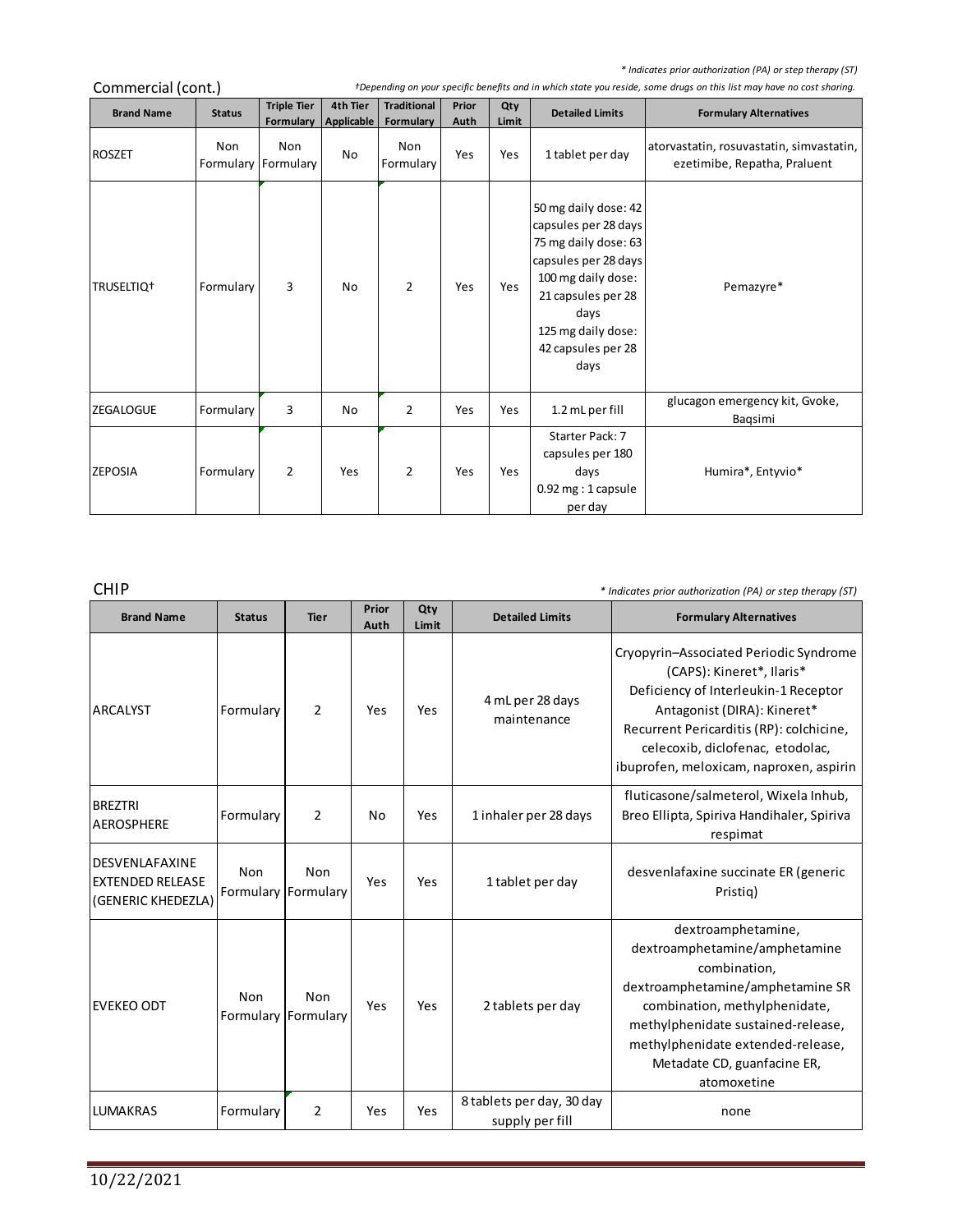CHIP (cont.) *\* Indicates prior authorization (PA) or step therapy (ST)*

| CHIP (cont.)<br>* Indicates prior authorization (PA) or step therapy (ST) |                            |                |               |              |                                                                                                                                                                                                |                                                                                                                                                                                                                                                                   |  |  |
|---------------------------------------------------------------------------|----------------------------|----------------|---------------|--------------|------------------------------------------------------------------------------------------------------------------------------------------------------------------------------------------------|-------------------------------------------------------------------------------------------------------------------------------------------------------------------------------------------------------------------------------------------------------------------|--|--|
| <b>Brand Name</b>                                                         | <b>Status</b>              | <b>Tier</b>    | Prior<br>Auth | Qty<br>Limit | <b>Detailed Limits</b>                                                                                                                                                                         | <b>Formulary Alternatives</b>                                                                                                                                                                                                                                     |  |  |
| <b>MYRBETRIQ</b>                                                          | Formulary                  | 2              | No            | Yes          | Myrbetriq tablets: 1<br>tablet per day<br>Myrbetriq granules: 10 mL<br>per day                                                                                                                 | none                                                                                                                                                                                                                                                              |  |  |
| <b>PONVORY</b>                                                            | Formulary                  | 2              | No            | Yes          | <b>Starter Pack: 14 tablets</b><br>per 180 days<br>20 mg tablets: 1 tablet per<br>day                                                                                                          | glatiramer, dimethyl fumarate, Aubagio<br>14 mg, Avonex, Betaseron, Extavia,<br>Gilenya, Plegridy, Rebif                                                                                                                                                          |  |  |
| QELBREE                                                                   | Formulary                  | $\overline{2}$ | Yes           | Yes          | 100 mg tablets: 1 tablet<br>per day<br>150 mg and 200 mg<br>tablets: 2 tablets per day                                                                                                         | dextroamphetamine,<br>dextroamphetamine/amphetamine<br>combination,<br>dextroamphetamine/amphetamine SR<br>combination, methylphenidate,<br>methylphenidate sustained-release,<br>methylphenidate extended-release,<br>Metadate CD, guanfacine ER,<br>atomoxetine |  |  |
| <b>ROSZET</b>                                                             | Non<br>Formulary Formulary | Non            | Yes           | Yes          | 1 tablet per day                                                                                                                                                                               | atorvastatin, rosuvastatin, simvastatin,<br>ezetimibe, Repatha, Praluent                                                                                                                                                                                          |  |  |
| <b>TRUSELTIQ</b>                                                          | Formulary                  | $\overline{2}$ | Yes           | Yes          | 50 mg daily dose: 42<br>capsules per 28 days<br>75 mg daily dose: 63<br>capsules per 28 days<br>100 mg daily dose: 21<br>capsules per 28 days<br>125 mg daily dose: 42<br>capsules per 28 days | Pemazyre*                                                                                                                                                                                                                                                         |  |  |
| <b>ZEGALOGUE</b>                                                          | Formulary                  | $\overline{2}$ | Yes           | Yes          | 1.2 mL per fill                                                                                                                                                                                | glucagon emergency kit, Gvoke, Baqsimi                                                                                                                                                                                                                            |  |  |
| <b>ZEPOSIA</b>                                                            | Formulary                  | 2              | Yes           | Yes          | Starter Pack: 7 capsules<br>per 180 days<br>0.92 mg : 1 capsule per<br>day                                                                                                                     | Humira*, Entyvio*                                                                                                                                                                                                                                                 |  |  |

GHP Family *\* Indicates prior authorization (PA) or step therapy (ST)*

and the control of the control of

| <b>Brand Name</b> | <b>Status</b> | <b>GHP Family</b><br>Formulary   Prior Auth  <br><b>Tier</b> |  | Qty<br>Limit | <b>Detailed Limits</b> | <b>Formulary Alternative(s)</b> |  |  |  |
|-------------------|---------------|--------------------------------------------------------------|--|--------------|------------------------|---------------------------------|--|--|--|
| <b>NONE</b>       |               |                                                              |  |              |                        |                                 |  |  |  |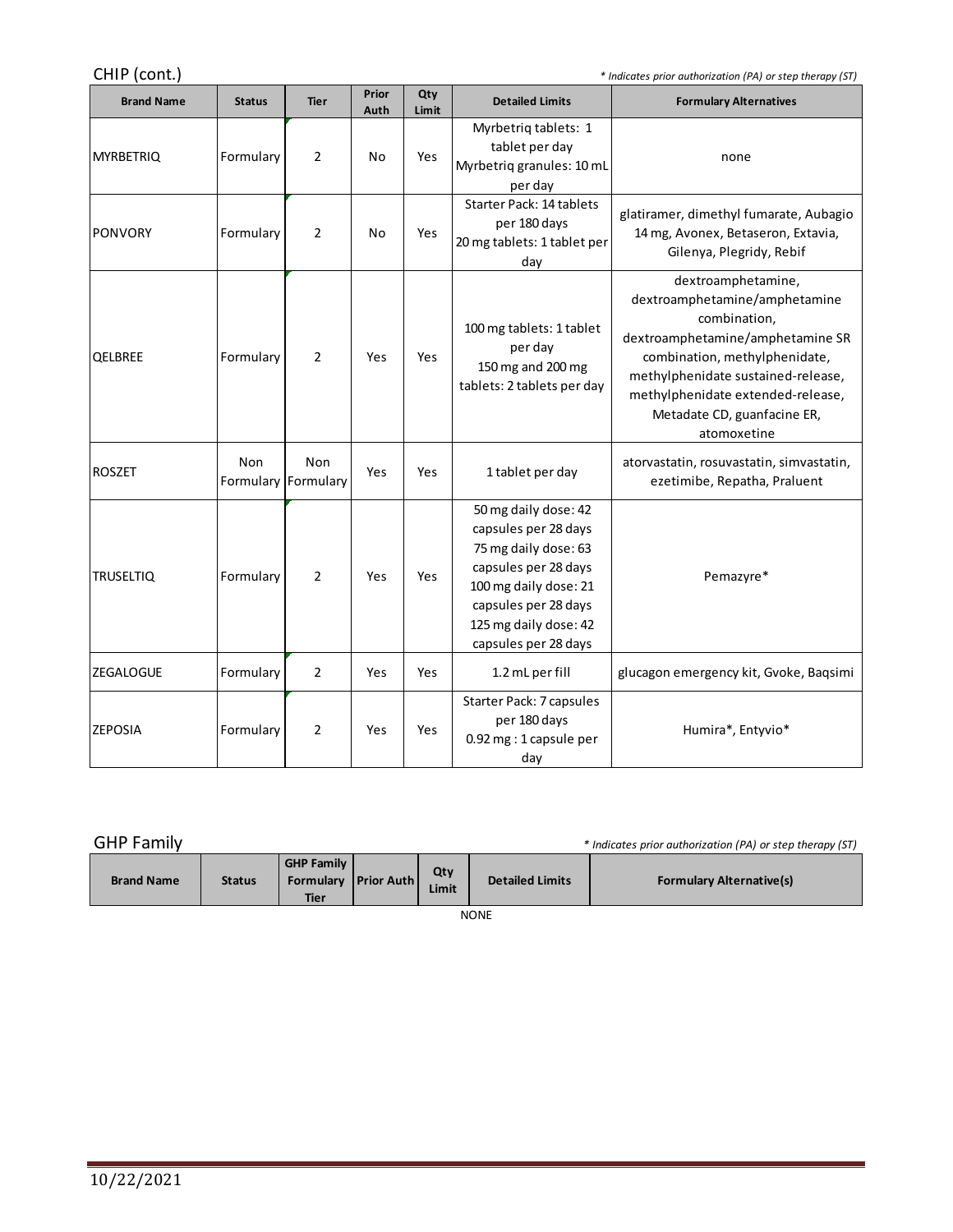*\* Indicates prior authorization (PA) or step therapy (ST)*

<u> 1989 - Johann Barnett, fransk politiker (</u>

| <b>Brand Name</b>                   | <b>Status</b>    | \$0 Deductible<br>Formulary | <b>Standard</b><br>Formulary | Prior<br>Auth | Qty<br>Limit | <b>Detailed Limits</b>                                                                                                                         | <b>Formulary Alternative(s)</b>                                                                                                                                                                |
|-------------------------------------|------------------|-----------------------------|------------------------------|---------------|--------------|------------------------------------------------------------------------------------------------------------------------------------------------|------------------------------------------------------------------------------------------------------------------------------------------------------------------------------------------------|
| <b>AMONDYS45</b>                    | Formulary        | Specialty                   | 25%<br>coinsurance           | Yes           | <b>No</b>    |                                                                                                                                                | none                                                                                                                                                                                           |
| <b>BREZTRI</b><br><b>AEROSPHERE</b> | Formulary        | <b>Brand</b><br>Preferred   | 25%<br>coinsurance           | No            | Yes          | 10.7 gm (1 inhaler)<br>every 28 days                                                                                                           | <b>Trelegy Ellipta</b>                                                                                                                                                                         |
| <b>EVEKEO ODT</b>                   | Non<br>Formulary |                             |                              |               |              |                                                                                                                                                | dexmethylphenidate immediate<br>release, dextroamphetamine<br>immediate release,<br>dextroamphetamine/amphetamin<br>e immediate release,<br>methylphenidate immediate<br>release               |
| <b>EVKEEZA</b>                      | Formulary        | Specialty                   | 25%<br>coinsurance           | Yes           | <b>No</b>    |                                                                                                                                                | Praluent*, Repatha*, Juxtapid*                                                                                                                                                                 |
| LUMAKRAS                            | Formulary        | Specialty                   | 25%<br>coinsurance           | Yes           | Yes          | 8 tablets/day; 30 day<br>supply per fill                                                                                                       | none                                                                                                                                                                                           |
| <b>PONVORY</b>                      | Formulary        | Specialty                   | 25%<br>coinsurance           | No            | Yes          | 1 tablet per day                                                                                                                               | Aubagio^, Avonex^, Betaseron^,<br>Copaxone, Dimethyl Fumarate,<br>Extavia, Gilenya, Glatiramer,<br>Mavenclad*, Mayzent, Ocrevus,<br>Plegridy, Rebif, Tysabri                                   |
| QELBREE                             | Non<br>Formulary |                             |                              |               |              |                                                                                                                                                | dexmethylphenidate immediate<br>release, dextroamphetamine<br>immediate release,<br>dextroamphetamine/amphetamin<br>e immediate release,<br>methylphenidate immediate<br>release, atomoxetine* |
| <b>ROSZET</b>                       | Non<br>Formulary |                             |                              |               |              |                                                                                                                                                | Rosuvastatin, ezetimibe,<br>atorvastatin, simvastatin,<br>lovastatin, pravastatin                                                                                                              |
| RYLAZE                              | Formulary        | Specialty                   | 25%<br>coinsurance           | Yes           | <b>No</b>    |                                                                                                                                                | Oncaspar                                                                                                                                                                                       |
| <b>TRUSELTIQ</b>                    | Formulary        | Specialty                   | 25%<br>coinsurance           | Yes           | Yes          | 50 mg and 125 mg daily<br>dose:42 capsules/28<br>days; 75 mg daily dose:<br>63 capsules/28 days;<br>100 mg daily dose: 21<br>capsules/28 days. | Pemazyre*                                                                                                                                                                                      |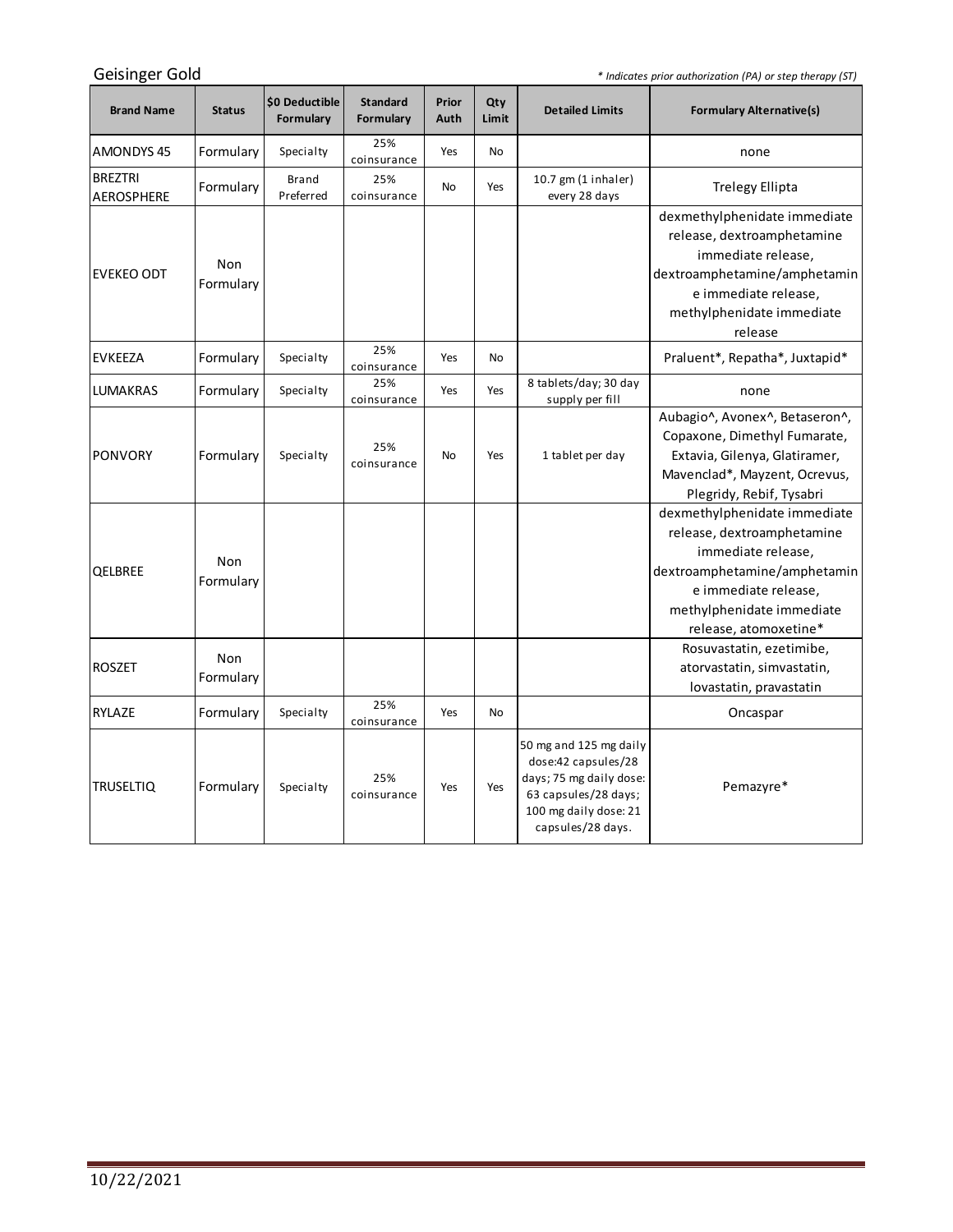Marketplace *\* Indicates prior authorization (PA) or step therapy (ST)*

 $\sim$ 

| <b>Brand Name</b>                                                  | <b>Status</b>    | <b>Tier</b>      | <b>Prior Auth</b> | Qty<br>Limit | <b>Detailed Limits</b>                                                                                                                                                                         | <b>Formulary Alternatives</b>                                                                                                                                                                                                                                            |
|--------------------------------------------------------------------|------------------|------------------|-------------------|--------------|------------------------------------------------------------------------------------------------------------------------------------------------------------------------------------------------|--------------------------------------------------------------------------------------------------------------------------------------------------------------------------------------------------------------------------------------------------------------------------|
| ARCALYST                                                           | Formulary        | 5                | Yes               | Yes          | 4 mL per 28 days maintenance                                                                                                                                                                   | Cryopyrin-Associated Periodic<br>Syndrome (CAPS): Kineret*, Ilaris*<br>Deficiency of Interleukin-1 Receptor<br>Antagonist (DIRA): Kineret*<br>Recurrent Pericarditis (RP): colchicine,<br>celecoxib, diclofenac, etodolac,<br>ibuprofen, meloxicam, naproxen,<br>aspirin |
| <b>BREZTRI</b><br><b>AEROSPHERE</b>                                | Formulary        | $\overline{2}$   | No                | Yes          | 1 inhaler per 28 days                                                                                                                                                                          | fluticasone/salmeterol, Wixela Inhub,<br>Breo Ellipta, Spiriva Handihaler, Spiriva<br>respimat                                                                                                                                                                           |
| DESVENLAFAXINE<br><b>EXTENDED RELEASE</b><br>(GENERIC<br>KHEDEZLA) | Non<br>Formulary | Non<br>Formulary | Yes               | Yes          | 1 tablet per day                                                                                                                                                                               | desvenlafaxine succinate ER (generic<br>Pristig)                                                                                                                                                                                                                         |
| <b>EVEKEO ODT</b>                                                  | Non<br>Formulary | Non<br>Formulary | Yes               | Yes          | 2 tablets per day                                                                                                                                                                              | dextroamphetamine,<br>dextroamphetamine/amphetamine<br>combination,<br>dextroamphetamine/amphetamine SR<br>combination, methylphenidate,<br>methylphenidate sustained-release,<br>methylphenidate extended-release,<br>Metadate CD, guanfacine ER,<br>atomoxetine        |
| <b>LUMAKRAS</b>                                                    | Formulary        | 4                | Yes               | Yes          | 8 tablets per day, 30 day supply<br>per fill                                                                                                                                                   | none                                                                                                                                                                                                                                                                     |
| <b>MENOPUR</b>                                                     | Formulary        | 5                | No                | No           |                                                                                                                                                                                                | Gonal-f                                                                                                                                                                                                                                                                  |
| <b>MYRBETRIQ</b>                                                   | Formulary        | 3                | No                | Yes          | Myrbetriq tablets: 1 tablet per<br>day<br>Myrbetriq granules: 10 mL per<br>day                                                                                                                 | none                                                                                                                                                                                                                                                                     |
| <b>PONVORY</b>                                                     | Formulary        | 5                | No                | Yes          | Starter Pack: 14 tablets per 180<br>days<br>20 mg tablets: 1 tablet per day                                                                                                                    | glatiramer, dimethyl fumarate, Aubagio<br>14 mg, Avonex, Betaseron, Extavia,<br>Gilenya, Plegridy, Rebif                                                                                                                                                                 |
| QELBREE                                                            | Formulary        | 4                | Yes               | Yes          | 100 mg tablets: 1 tablet per day<br>150 mg and 200 mg tablets: 2<br>tablets per day                                                                                                            | dextroamphetamine,<br>dextroamphetamine/amphetamine<br>combination,<br>dextroamphetamine/amphetamine SR<br>combination, methylphenidate,<br>methylphenidate sustained-release,<br>methylphenidate extended-release,<br>Metadate CD, guanfacine ER,<br>atomoxetine        |
| <b>ROSZET</b>                                                      | Non<br>Formulary | Non<br>Formulary | Yes               | Yes          | 1 tablet per day                                                                                                                                                                               | atorvastatin, rosuvastatin, simvastatin,<br>ezetimibe, Repatha, Praluent                                                                                                                                                                                                 |
| <b>TRUSELTIQ</b>                                                   | Formulary        | 4                | Yes               | Yes          | 50 mg daily dose: 42 capsules<br>per 28 days<br>75 mg daily dose: 63 capsules<br>per 28 days<br>100 mg daily dose: 21 capsules<br>per 28 days<br>125 mg daily dose: 42 capsules<br>per 28 days | Pemazyre*                                                                                                                                                                                                                                                                |